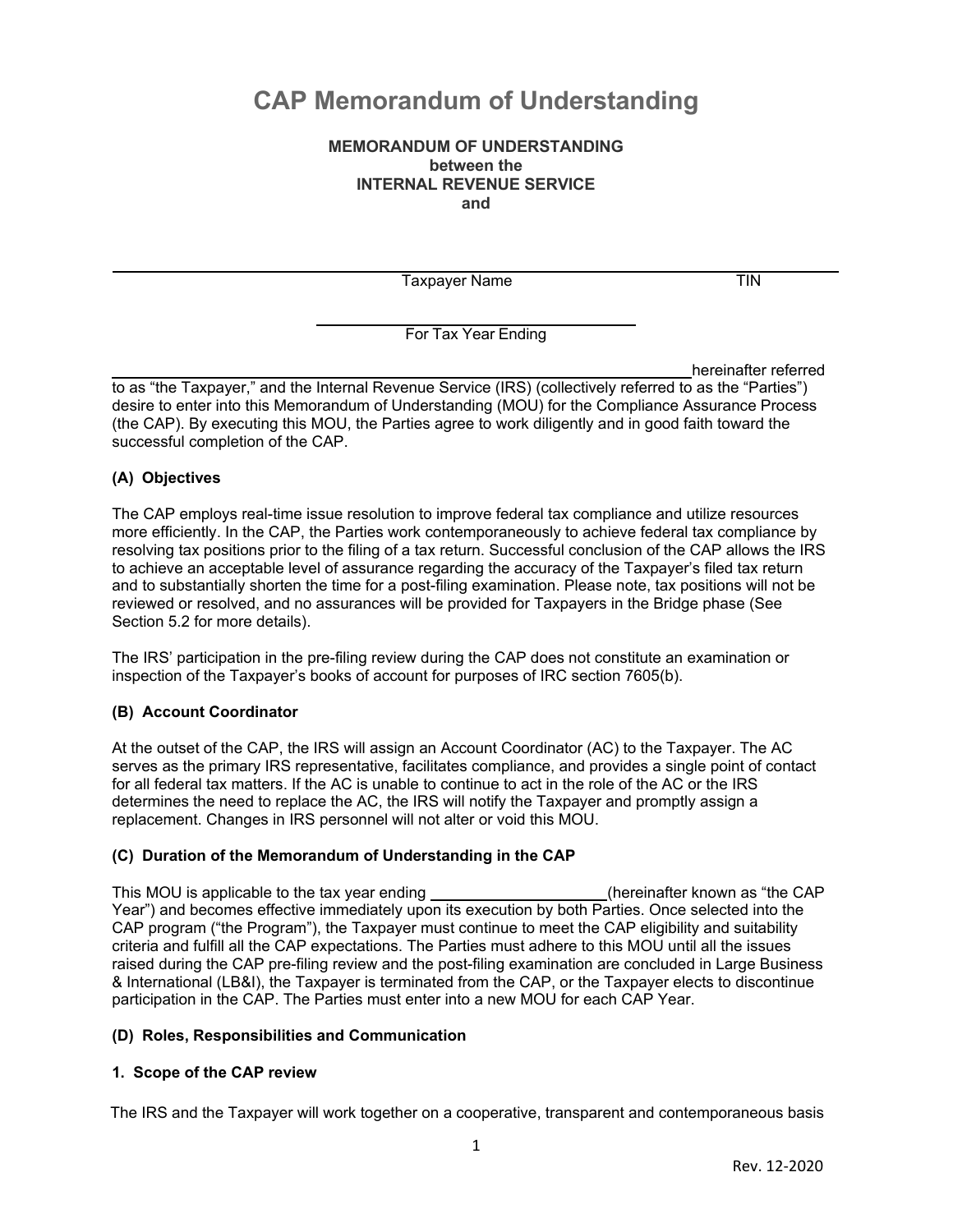toward the goal of achieving an acceptable level of tax compliance prior to the filing of the federal income tax return. Non-income tax returns, such as Forms 940, 941, 5500, 720 and 1042 are not included in the CAP and may be the subject of separate post-filing examinations.

 For all new CAP taxpayers, any unexamined return with an open statute will be risk assessed as part of the required compliance check for the first CAP year. If the examination team determines that a material issue should be examined, the return with that issue may be placed under examination. Any unexamined returns that are placed under examination will be treated as 'one filed' return for purposes of the open return eligibility criterion. Each return must be closed by the end of the second CAP year following the decision to examine or the applicant may not be eligible to participate in future CAP years.

#### **2. Issue Disclosures**

 The Taxpayer will make open, comprehensive, and contemporaneous disclosures of its material issues. A material issue is defined as any recurring or repeating issue that has a change exceeding the materiality thresholds, or any new issue that exceeds the materiality thresholds, or any other issue that is required to be reserved or reported on Schedule UTP. An issue is defined as a completed business transaction, a change in accounting method, or any other item that impacts the federal income tax liability.

liability.<br>Each issue disclosure must be in writing and must include a full description of each step in the process, including: the historical facts, surrounding circumstances, Taxpayer's proposed reporting position, and the tax law relied upon to determine this position.

 To be considered contemporaneous, a material issue must be disclosed within thirty (30) days of the transaction being completed or the issue having an impact on the federal income tax liability. The taxpayer may not have all the information needed to make a full disclosure at the 30-day juncture, but will meet this requirement by providing as much information as available within 30 days and full disclosure within 90 days of the transaction being completed or of becoming aware of an issue having a material impact upon the federal income tax liability.

 To allow sufficient time for issue resolution in pre-filing, the latest date for the Taxpayer to submit disclosures is 90 days after the end of the tax year covered in this MOU. Disclosures received after this date will be accepted but may not be reviewed in pre-filing.

 The AC will maintain an Issues List, which contains the material issues disclosed by the Taxpayer or identified by the IRS that both Parties have discussed and that will be reviewed. The Taxpayer is required to submit an initial Issues List with the CAP application. By the date of the Opening Conference, the parties will jointly determine which issues will be included on the Initial Issues List. Any disputes regarding which issues will be included on the Issues List will be elevated to the Territory Manager. However, the ultimate decision regarding which issues will be reviewed remains within the discretion of the IRS.

 Not all material issues may be known at the time the Initial Issues List is completed. Additional material issues may be added to the Issues List during the CAP year by Taxpayer disclosure or IRS identification, but may only be added with the approval of the Territory Manager. If issues are added to the Issues List without consultation with the Taxpayer, the Taxpayer should elevate this situation to the Director of Field Operations (DFO).

 Once an issue has been fully disclosed by the Taxpayer, the IRS will ordinarily have 90 days to complete the review and determine agreement or disagreement with the tax treatment. If additional time is required beyond 90 days to complete review of the issue, the Case Territory Manager in collaboration with the Issue Territory Manager (if applicable) may approve additional time. The IRS will promptly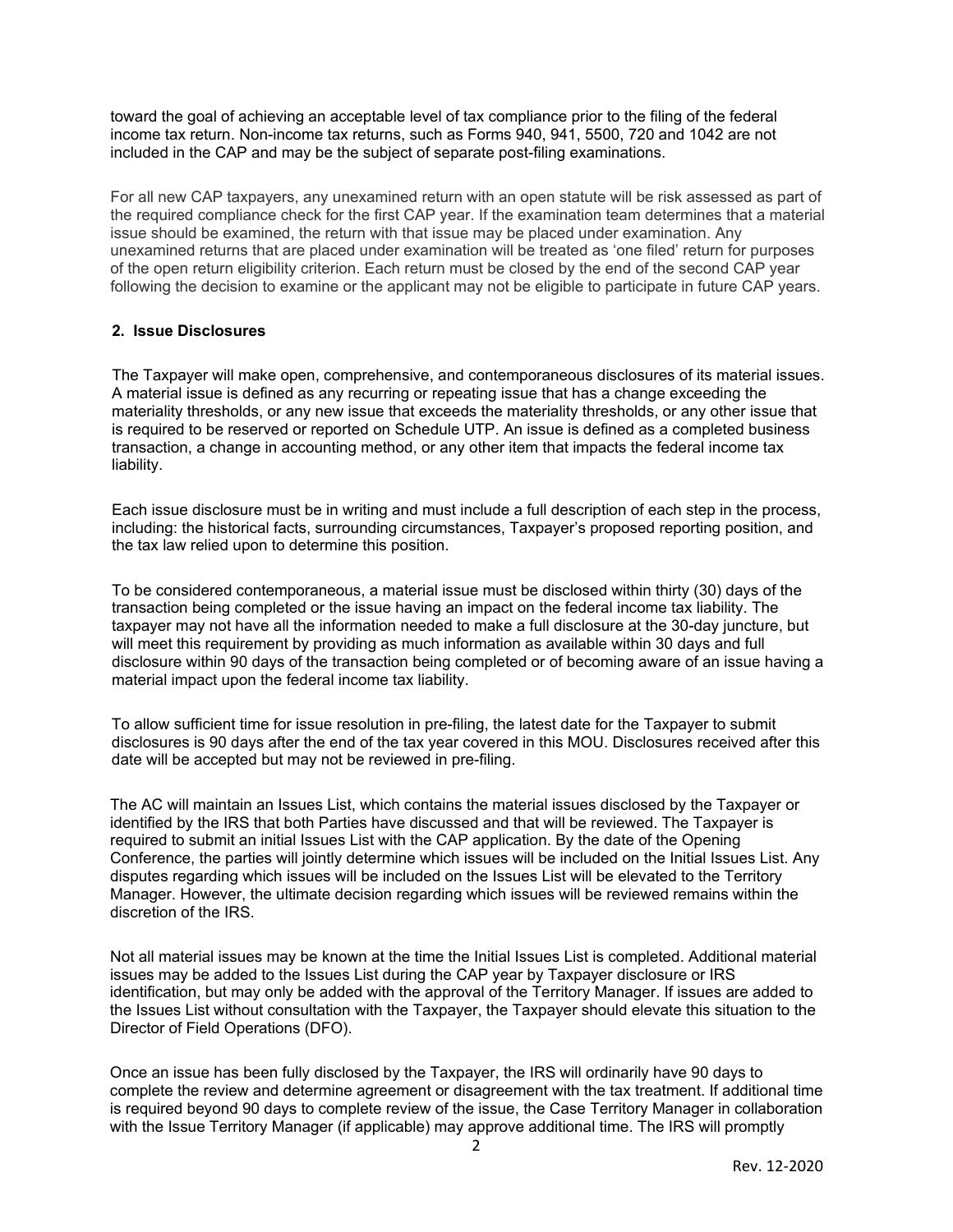inform the Taxpayer of any approved time extensions.

 If the tax treatment of an issue is unagreed between the Parties after 90 days from the date of full disclosure, or different period if an extension is approved, an application to Fast Track Settlement (FTS) may be made. If the IRS offers FTS, the Taxpayer must agree to FTS and both Parties will make a good faith attempt to resolve the disagreement. If an issue is still unagreed after FTS, the Taxpayer and IRS may use other applicable issue resolution processes (For example, full submission to Appeals).

 The Taxpayer will provide information proactively and as requested by the AC. In addition to the disclosures described above, the Taxpayer will provide the IRS with: industry overviews, current legal, accounting and tax organizational charts reflecting all related entities and the flow of relevant information involving those entities, financial performance information, information on any anticipated significant events that will affect reporting for the tax year, access to accounting records (as needed), and necessary resources for disclosure of requested information.

 Returning CAP taxpayers that are non-U.S. publicly traded corporations must provide the IRS with quarterly financial statements and audited annual financial statements for the entity that was accepted into the Program. These financial statements must be prepared in accordance with US GAAP.

 Ordinarily, formal Information Document Requests (IDRs) should not be required in CAP. Informal document requests should be sufficient and should help expedite the flow of information. If any IDRs are necessary, the Parties will discuss the scope in an open and honest manner and reach mutually agreed upon due dates for the responses. If for any reason the Taxpayer is unable to comply with the due date of an IDR, the Taxpayer will notify the IRS immediately and explain the circumstances for the delay, and the Parties will agree to a revised due date.

 The IRS will promptly evaluate the IDR responses for completeness and, after a thorough analysis of the responses, will discuss the results of the review with the Taxpayer. The Parties should strive for expediency and urgency during this real-time compliance review process to meet the CAP program objectives. With respect to IDRs, the Internal Revenue Manual (IRM) 4.46.4.6, "Information Document Request Management Process" applies.

 The Taxpayer will provide the AC with tax schedules and computations for all rollover and recurring adjustments from any previously examined and closed tax period(s) that impact the CAP Year return, including the impact of any closing agreements or Appeals settlements. The Taxpayer will provide these initial disclosures by the date of the Opening Conference. The Parties will discuss the effect of such resolutions on any unexamined tax year(s) and on the CAP Year and incorporate the changes as appropriate.

 The Taxpayer will provide an Initial Material Intercompany Transactions Template (MITT) and a Global Tax Organization Chart (GTOC) within 90 days of the end of the prior tax year using information for that year. For example, a 2020 calendar year taxpayer will provide the initial MITT by March 31, 2021. An Interim MITT is required within 30 days of the completion or occurrence of a new material transaction or a material change to an existing transaction listed on the most recent MITT submission.

 In addition, a Final MITT will be provided when any prior year tax return has been filed. For example, a Final 2019 MITT will be provided by the filing date of the 2019 return and a Final 2020 MITT will be provided by the filing date of the 2020 return.

 The MITT and the GTOC will be used by a Transfer Pricing Risk Team to help the CAP team determine the most appropriate treatment of Transfer Pricing issues for the Taxpayer. If it is deemed that the most appropriate treatment is an Advance Pricing Agreement (APA), the AC will schedule a meeting between the Taxpayer and the Advance Pricing and Mutual Agreement (APMA) Team to discuss the benefits of entering into an APA.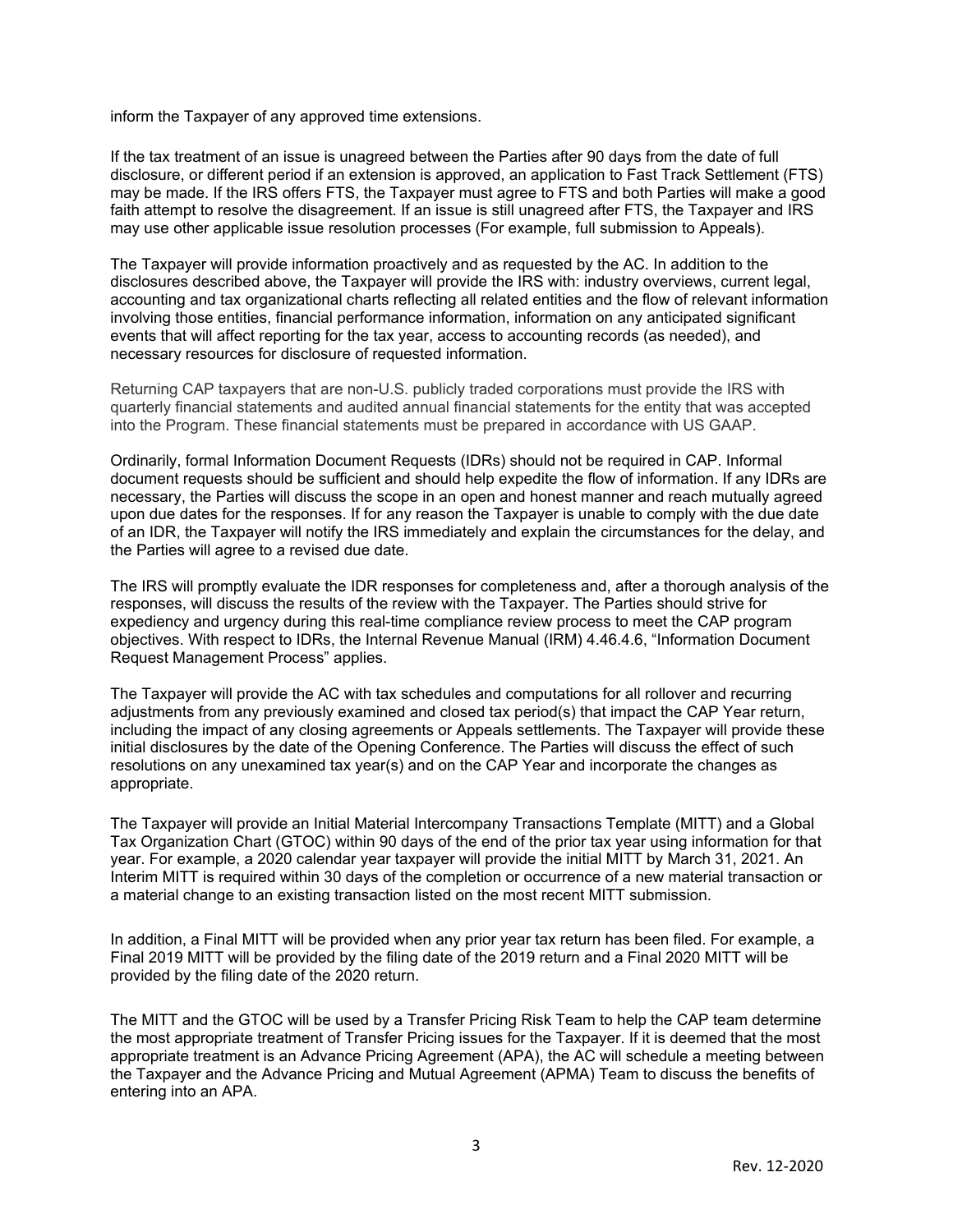Taxpayers in the CAP Program that have already submitted a request for an APA under Revenue Procedure 2015-41 (or successor thereto) and/or a request for assistance from the U.S. Competent Authority under Revenue Procedure 2015-40 (or successor thereto) should notify their AC of the existence of such requests. The AC will then contact the appropriate APMA Team or the Treaty Assistance and Interpretation Team (TAIT) lead or analyst to ensure ongoing coordination between the CAP and APMA/TAIT Programs.

 The Taxpayer is required to provide the CAP Research Credit Questionnaire (CRCQ) with the CAP application. The CRCQ will be updated by the Taxpayer on a contemporaneous basis during the CAP year to reflect any material changes. The CRCQ will be reviewed by the Research Risk Review Team to assist the CAP team with selecting or deselecting research issues to review.

 Only new Taxpayer applicants are required to submit the Tax Control Framework Questionnaire (TCFQ) with the CAP application. For returning CAP taxpayers, there should be a discussion at the opening conference regarding internal controls over the tax function and if there have been any significant changes since the questionnaire was last completed. Significant changes include items such as major reorganizations, new tax leadership, acquisitions and mergers, or outsourcing of the tax function. The taxpayer will complete the TCFQ if any significant changes are identified at the opening conference or at any other time during the CAP year. The Taxpayer will provide notice and documentation of any subsequent resolution(s) of issues in prior exam cycles within 15 business days of the agreed determination(s). The Parties will discuss the effect of such resolutions on any unexamined tax year(s) and on the CAP Year and incorporate the changes as appropriate.

 The Taxpayer will immediately notify the AC of any investigation initiated on the Taxpayer by a federal or state agency. The notification should include: a detailed explanation of the investigation, an evaluation of whether access to corporate books and records could be limited, and any material tax item(s) that could result from the investigation.

 The Taxpayer will notify the AC of any foreign initiated examinations, pending adjustments, or assessments that may impact income, expenses and/or credits reported in the United States, for the CAP year or any prior tax years, and will update such information on a quarterly basis as the information becomes available.

 All information provided to the IRS in connection with the CAP is return information protected from disclosure by the confidentiality provisions of IRC section 6103.

The procedures of Rev. Proc. 94-69 are not applicable to CAP taxpayers.

#### **3. Establishing and Adhering to Materiality Thresholds and Identifying Issues for Review**

 The Taxpayer and IRS will jointly determine the scope of the CAP review, including materiality thresholds. Materiality thresholds are used as a guide by both Parties in determining issues to review. The Parties will openly discuss situations where exceptions to the materiality threshold may be warranted. However, the ultimate decision of identifying issues for the compliance review remains within the discretion of the IRS.

 Further, materiality thresholds may be reconsidered during the CAP. The materiality thresholds will be documented in the CAP Plan and apply only to the relevant CAP Year. The CAP Plan will be discussed with and provided to the Taxpayer.

 Notwithstanding the materiality thresholds and issue identification procedures discussed above, the IRS may consider for a compliance review the following items regardless of when or how they are identified: tax shelters, listed transactions, transactions of interest, fraudulent items, LB&I compliance initiatives, LB&I Directives, and emerging issues. The Parties reserve the right to correct obvious computational/mathematical or accounting errors/omissions that are not technical or legal in nature.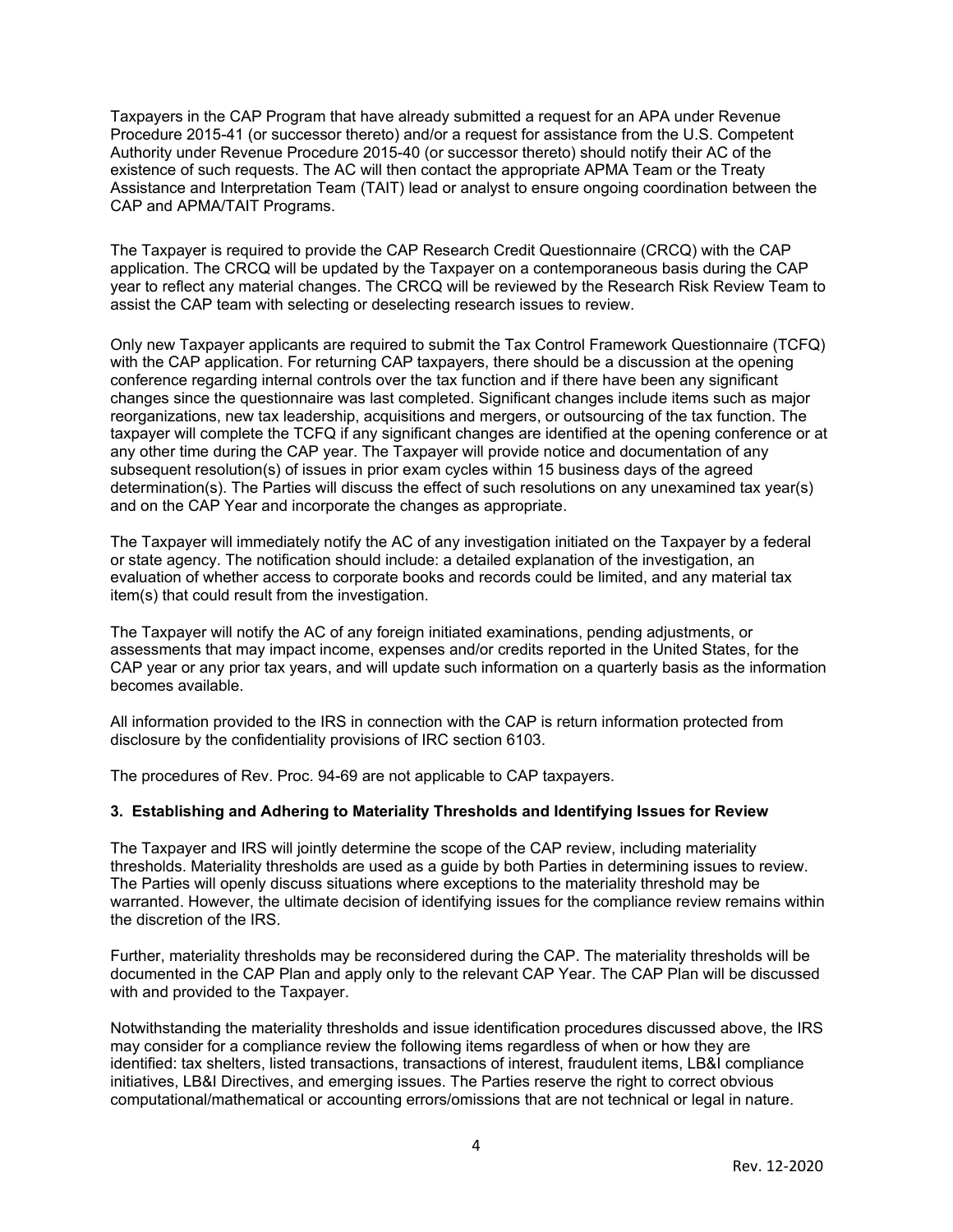Materiality thresholds are used in the CAP so that the Taxpayer knows which issues should be disclosed. Materiality thresholds relate to the total amount of the issue and are not relevant to the tax effect or possible adjustments that may be made as a consequence of such issues. Adjustments to the amounts to be reported on the return for issues that are reviewed as part of the CAP, may be made that are below the materiality thresholds. If the issues are not resolved before the return is filed, these adjustments may be made to the return after it is filed.

#### **4. Communication between Taxpayer and the IRS**

 Honest and open communication is critical to the success of the CAP. In addition, collaborative interaction combined with a sense of urgency is necessary to meet the objective of reaching resolution on the federal income tax liability prior to the filing of the tax return. There should be no communication barrier or filter between the IRS and the Taxpayer, and a Taxpayer employee should be designated as the primary point of contact for the CAP review. Simultaneously with the execution and delivery of this MOU by the Taxpayer, the Taxpayer will attach Form 2848 – Power of Attorney and Declaration of Representative to this MOU designating personnel to act as points of contact for gathering information and resolving questions or issues.

 To aid communications and the flow of information, the Parties will agree to the exchange of secure email and will execute the Memorandum of Understanding Agreement to Use Secure Email, unless there are technical issues and/or prohibitive costs that do not allow the Taxpayer to enter into such agreement. If this is the case, the Taxpayer will provide the IRS with a written explanation detailing why they are unable to enter into this agreement.

 During the Opening Conference, the IRS will provide a list of IRS participants on the CAP Team to the Taxpayer. The IRS team will include but may not be limited to the AC, Specialist Revenue Agents, the Team Manager, the Territory Manager and the Director, Field Operations (DFO).

 The Parties will interact on a regular basis. Regular interaction is critical to the success of the CAP and can take many forms including telephone, email, and in-person meetings. Meetings should be held as status of the CAP and resolve any concerns that arise. At the meetings, each Party will have in attendance representatives with authority to resolve any problems, issues or concerns being addressed. The IRS Territory Manager will participate in the opening conference for new CAP taxpayers, and as needed for returning taxpayers but should normally attend at least one meeting per year. The IRS DFO is not required to attend meetings (unless specific issues occur that need to be resolved) but should normally communicate with the Taxpayer at least two times in each CAP cycle. needed to discuss and provide relevant information, documentation and interviews, and to discuss the

 Cooperation and Transparency from both Parties is a critical element in the success of the CAP. When there is an issue with cooperation and/or transparency or when the terms of this MOU are not being adhered to by either the Taxpayer or the IRS, the Parties will meet to discuss how to resolve such Cooperation and Transparency Form. issues. These meetings should be held contemporaneously and documented using the Evaluation of

## **5. Level of Review by the IRS**

 During the CAP, the IRS, at its discretion, may reduce the level of review based on the complexity and number of issues, and the Taxpayer's history of compliance, cooperation and transparency in the CAP. In these circumstances, the Taxpayer will remain in the CAP and will receive the appropriate assurance letter at the conclusion of the post-filing review.

#### **1. Compliance Maintenance Phase**

The IRS, at its discretion, may determine that the Taxpayer should be in the Compliance Maintenance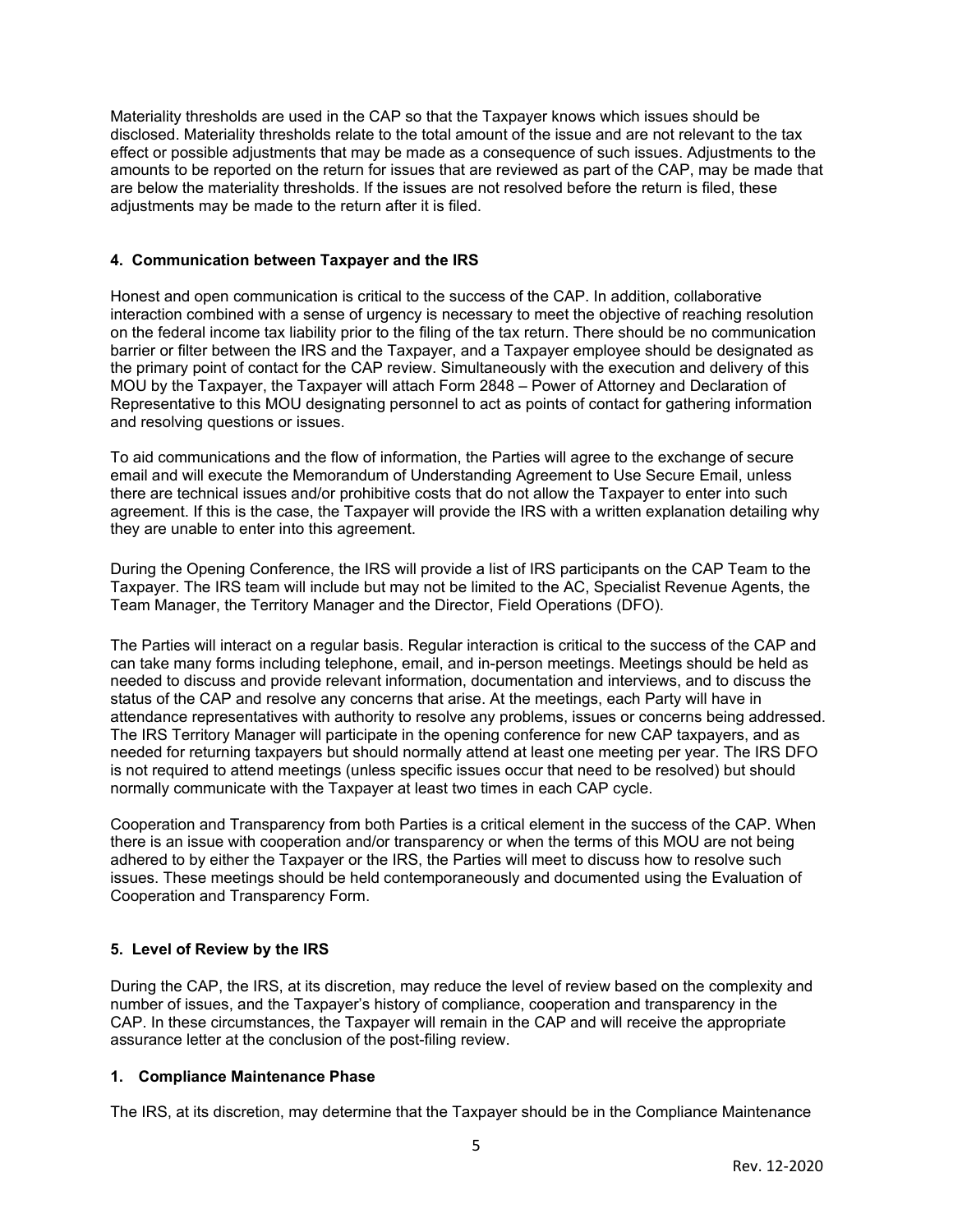(CM) phase. In this phase, the IRS will reduce the level of review based on the complexity and number of material issues, and the Taxpayer's history of compliance, cooperation and transparency in the CAP. In the CM phase, the Taxpayer must continue making the same open, comprehensive, and contemporaneous disclosures as they would in the CAP phase. The IRS may move the Taxpayer between the CAP phase and the CM phase on a yearly basis depending on the complexity and/or volume of transactions or other factors.

#### **2. Bridge Phase**

 The IRS, at its discretion, may determine that the Taxpayer should be in the Bridge phase. In this phase, the IRS will not accept any disclosures, will not conduct any reviews, and will not provide any letters of assurance for the Bridge year. If the Taxpayer wants assurance on an issue while in the Bridge phase, they may apply for a Pre-Filing Agreement (PFA), if the issue is eligible for a PFA.

 Because no review activities are conducted in the Bridge phase, there will not be an Opening Conference and no CAP Plan will be provided. In addition, the Taxpayer is not required to provide any disclosures or the periodic MITTs (or GTOCs) for the Bridge year. The MITTs not required are listed in Section D(2) of this MOU, and in the Instructions for Form 14234-B(MITT) on IRS.gov.

 The Bridge phase is intended for Taxpayers with a low risk of non-compliance who are cooperative and transparent with few, if any, material issues that require resolution. When in the Bridge phase, the Taxpayer is expected to exhibit the same level of tax compliance when filing the return as they would if in the CAP or CM phases.

 The intent is to not open a Bridge year for examination. However, there may be some limited circumstances where a Bridge year return could be opened for examination such as evidence of fraud, malfeasance, collusion, concealment or misrepresentation of a material fact, a new material issue not previously reviewed, a material change to a previously reviewed issue, a material issue that was reserved for or reported on Schedule UTP during the Bridge year, a material Campaign issue, a clear arithmetic error or material error based on an established service position, a Joint Committee claim and any other circumstances where a failure to open an examination would not be the interest of tax administration.

 When in the Bridge phase, the Taxpayer remains in the CAP program and will be considered a returning taxpayer if applying for the subsequent CAP year. Bridge years will not be considered as open years under the CAP open year eligibility criteria.

#### **(E) Issue Resolution Agreement**

 The Parties will work together during the CAP to identify and resolve issues. The Parties will regularly engage in discussions to resolve factual or technical differences. After the Parties have completely addressed an issue, the IRS may draft an Issue Resolution Agreement (IRA) for that issue. IRAs are only required to be drafted for issues where the IRS does not agree with the Taxpayer's position, or when a Closing Agreement is necessary. The issuance of an IRA when the IRS agrees with the Taxpayer's position is optional, and no IRA will be issued for issues that are resolved through simple factual clarification.

 Upon the issuance of each IRA, the Parties will mutually agree to a timely response date. In its response, the Taxpayer will indicate its agreement or disagreement with the IRA. If the Taxpayer disagrees with the IRA, it will state all relevant facts and legal arguments for its position(s). If for any reason the Taxpayer is unable to comply with the due date of an IRA, the Taxpayer will notify the IRS immediately and explain the circumstances for the delay and the Parties will agree to a revised due date. Ordinarily, Closing Agreements are not necessary for resolving CAP issues. However, at the end of the CAP Year, and as deemed appropriate by the IRS, the AC should incorporate the resolution of the agreed upon issues in Form(s) 906, Closing Agreement(s), based on the completed IRA(s).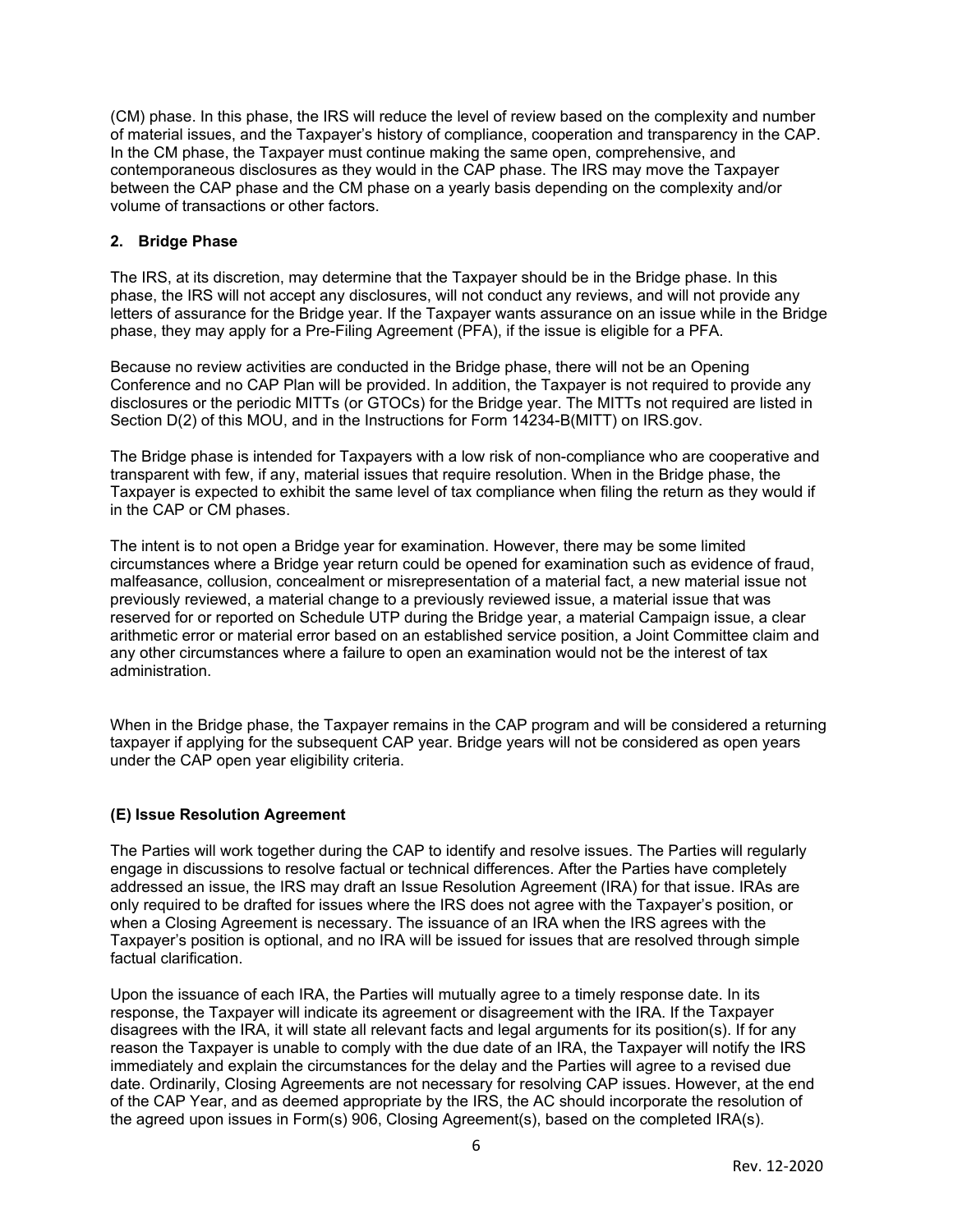## **(F) The CAP Conclusion and Post-Filing Review**

 Within 30 days of the date the return is filed, the Taxpayer will provide to the AC a Post-Filing Representation executed by an officer of the Taxpayer with authority to sign the Taxpayer's U.S. income tax returns. The Post-Filing Representation should be in the form attached hereto as Attachment 1.

 If, after the receipt and review of the Post-Filing Representation, the IRS determines that the taxpayer has fully complied with the terms of the MOU and all material issues have been disclosed and resolved through simple factual clarification, IRA, or closing agreement, the IRS will provide the Taxpayer with a Full Acceptance Letter. The Full Acceptance Letter constitutes written confirmation that, subject to the completion of the post-filing review of the return, the IRS will accept the Taxpayer's return if it is filed consistent with the resolutions of the resolved issues and no additional material issues or correlative adjustments are discovered during the post-filing review that were not previously disclosed.

 If, after the receipt and review of the Post-Filing Representation, the IRS determines that the Taxpayer did not disclose all material issues or that the IRS and the Taxpayer did not resolve all identified material issues, the IRS will provide the Taxpayer with a Partial Acceptance Letter. The Partial Acceptance Letter constitutes written confirmation that, subject to the completion of the post-filing review of the return, the IRS will accept the Taxpayer's return but for the undisclosed and unresolved material issues and correlative adjustments, if the return is filed consistent with the resolutions of the resolved issues and no additional material issues and correlative adjustments are discovered during the post-filing review that were not previously disclosed.

 After the Taxpayer files its tax return, the AC will secure a copy of the return and initiate the post-filing review. In order to expediate the post-filing review, the Taxpayer is required to file the return electronically.

 During the post-filing review, the Parties will jointly review the filed return to verify that all resolved issues were reported as agreed and that all disclosures were made in accordance with this MOU. In cases where a Full Acceptance Letter is issued, the goal for completing the post-filing review of the filed return is within sixty (60) days of the filing of the return.

 If the return is not consistent with simple factual clarification, IRA(s) or closing agreement(s), there are identified issues that are not resolved prior to filing the tax return, or there are material issues on the return that were not adequately disclosed, the IRS will examine any such issues through the traditional post-filing examination process. If the IRS decides not to review an adequately disclosed issue during the pre-filing stage and the filed return reports the transaction as disclosed by the Taxpayer, the IRS will generally not review the transaction during the post-filing review. The Taxpayer will retain access to consideration by the Office of Appeals with respect to any traditional post-filing examination that is conducted.

 If the post-filing review indicates that all material issues were disclosed and resolved, the IRS will issue a No Change Letter concluding the examination of the Taxpayer's books of account for purposes of IRC section 7605(b).

## **(G) Termination or Withdrawal from the CAP**

 If the Taxpayer or the IRS is unable or has failed to comply with the responsibilities and obligations contained in this MOU, the parties will attempt to resolve their concerns using the Evaluation of Cooperation and Transparency Form. If the concerns cannot be resolved and the IRS determines that the Taxpayer continues to fail to adhere to the terms of this MOU, the Territory Manager assigned to the case will issue a written notice of the IRS' concerns. If the concerns are not resolved within 30 days after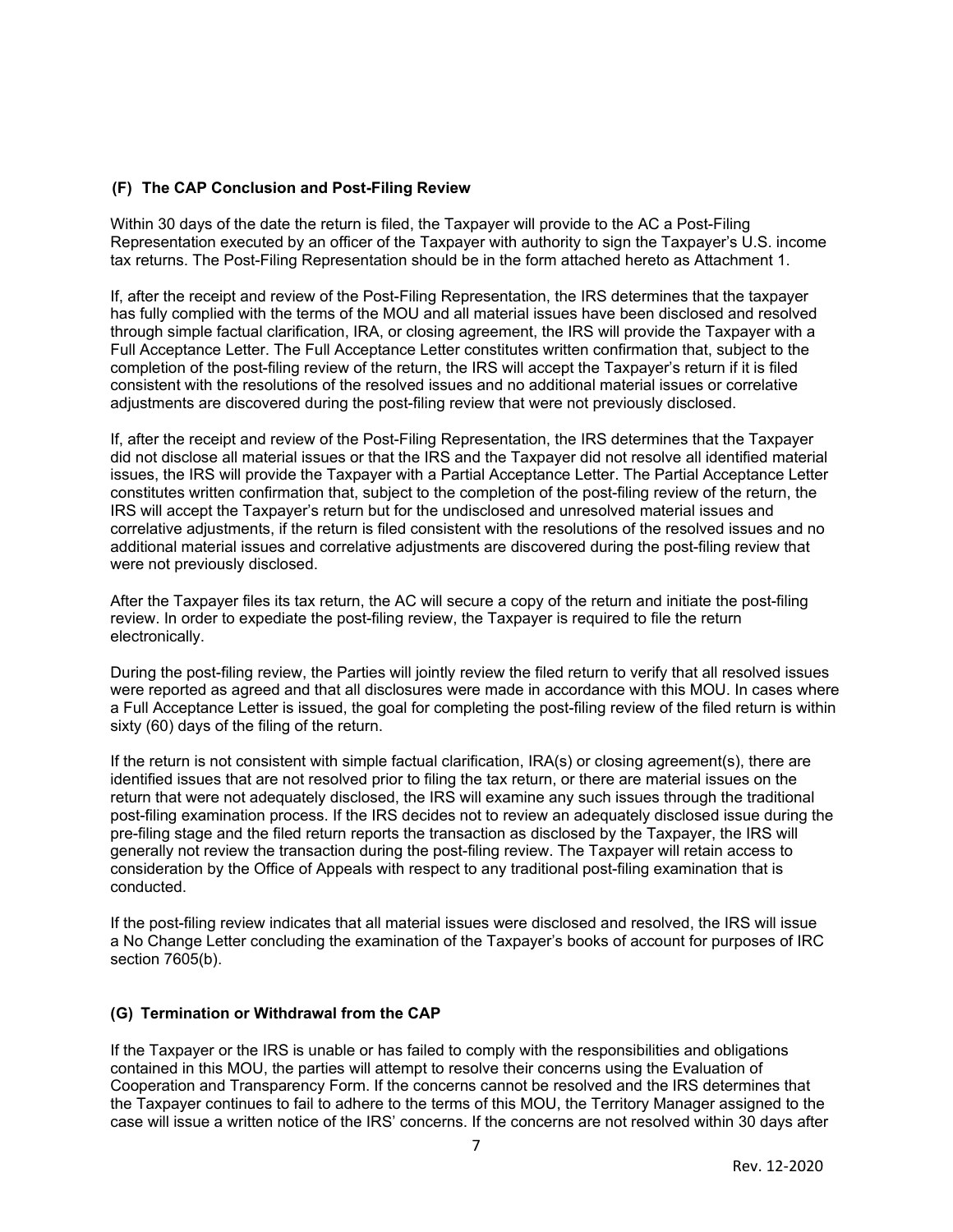receiving such notification, the DFO assigned to the case will issue a Termination Letter to the Taxpayer and the Taxpayer's participation in the Program will cease. The IRS may then conduct a traditional post-filing examination of the Taxpayer's return after it is filed.

 Examples of significant or consistent failures to adhere to the terms set forth in this MOU that will result in a Termination Letter include: (1) not adhering to IDR response times or providing non-responsive or incomplete responses to IDRs; (2) not engaging in meaningful or good faith item or issue resolution discussions; (3) failing to thoroughly disclose business transactions and material steps within the transactions required to be disclosed under Section D2 of this MOU; (4) Failing to provide the Material Intercompany Transaction Templates (MITTs) by the due dates or proving MITTs that are incomplete and/or do not adhere to the instructions, (5) failing to disclose a tax shelter or listed transaction; (6) failing to disclose an investigation or litigation that limits the IRS' access to current corporate records; (7) frequently filing claims or requesting Appeals; and (8) not adhering to any other commitment included in this MOU;

 If at any time the Taxpayer determines it cannot or will not comply with the expectations of this MOU, the Taxpayer may provide a written request to withdraw from the CAP. Upon receipt of such a request, the IRS will issue a Termination Letter to the Taxpayer and the Taxpayer's participation in the Program will terminate. The IRS may then conduct a traditional post-filing examination of the Taxpayer's return after it is filed.

## **(H) Claims and Joint Committee on Taxation Review**

## **1. Claims**

 All potential refund claims must be brought to the attention of the AC as soon as the Taxpayer becomes aware that it has potential refund claims. All claims or requests for tentative refunds affecting federal income tax liability must be filed using Form 1120X or Form 1139. The Taxpayer seeking to claim a research credit refund must file its amended return pursuant to Notice 2008-39. Claims should meet the standards of Treasury Regulation section 301.6402-2, which states that if a Taxpayer is required to file a claim for refund or credit using a particular form, then the claim, together with appropriate supporting evidence, will be filed in a manner consistent with such form, form instructions, publications, or other guidance found on the IRS.gov Website.

## **2. Joint Committee on Taxation**

 If it is determined prior to the filing of the CAP Year return that the tax return, when filed, will result in a refund claim subject to review by the Joint Committee on Taxation (JCT), IRC section 6405 will apply. If IRC section 6405 applies, any closing agreements cannot be executed on behalf of the government until they have been reviewed and approved by the JCT. See IRM 4.36.3.6.2. Pursuant to IRM 8.13.1.4.4.1, closing agreements signed by the Taxpayer will be submitted as part of the original Joint Committee report. If the JCT takes no exception to the report and the proposed closing agreements, the appropriate operating division official may sign the closing agreements.

 If a Full Acceptance Letter was issued and the post-filing review confirms that the return was filed consistent with the pre-filing resolutions, and there were no additional issues discovered on the return as filed, the AC will prepare the documents necessary for a Joint Committee Specialist to perform a review, prepare the Joint Committee report and submit such report to the JCT. When the JCT has completed its review and sent clearance notification to the IRS, any closing agreements will be executed by the IRS. For a return in which a Partial Acceptance Letter was issued, once all the remaining issues have been fully resolved, the Joint Committee report will be forwarded to the JCT. When the JCT has completed its review and sent clearance notification to the IRS, any closing agreements will be executed by the IRS.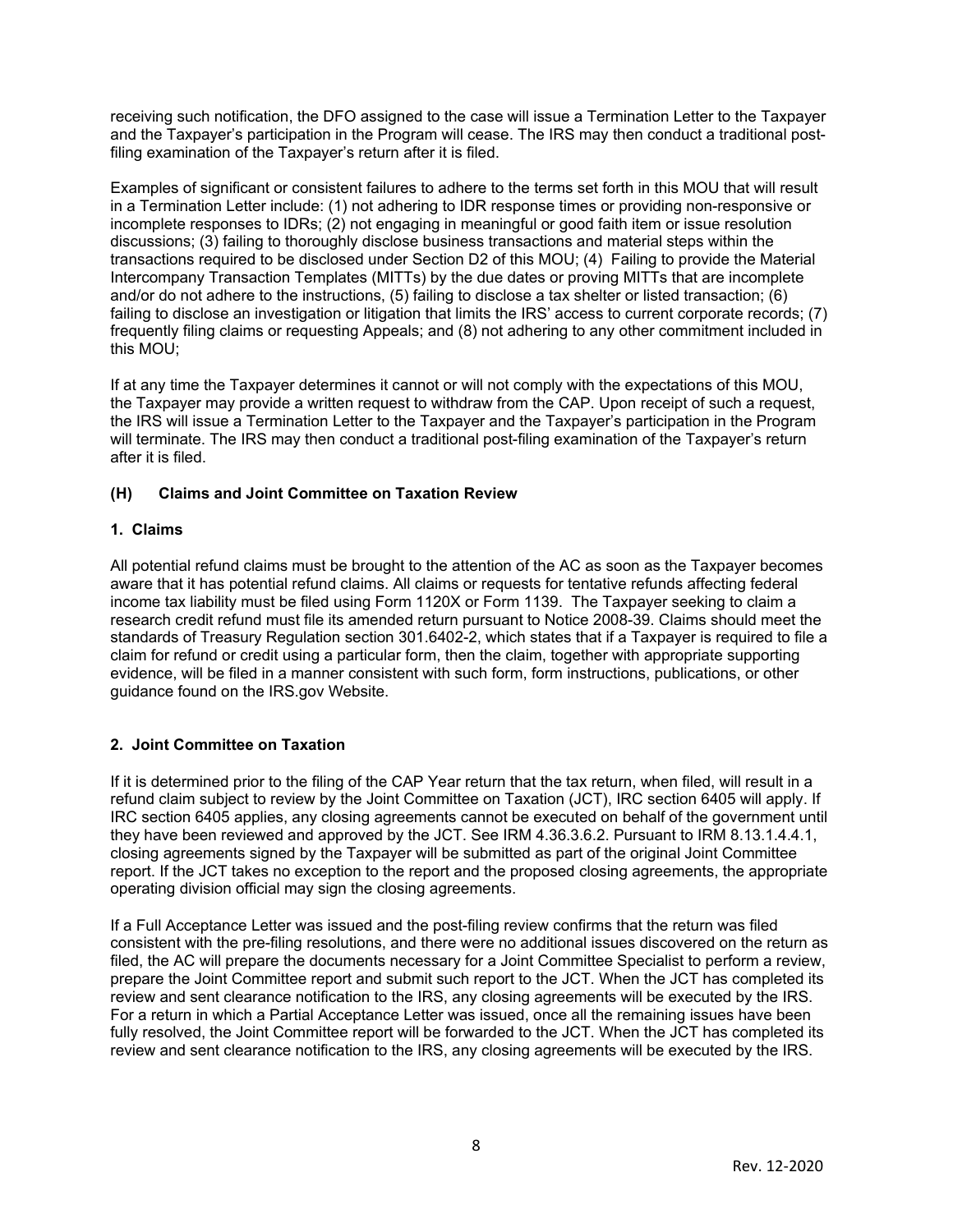## **Agreement of MOU**

 The undersigned representatives of the Parties hereby indicate their agreement to these objectives, responsibilities and procedural guidelines. It is understood by the Parties that this document is intended to govern the conduct of the CAP but is not a legally enforceable agreement.

Signatures and dates:

For the Taxpayer (Corporate Officer authorized to sign Taxpayer's U.S. federal income tax return):

Title:

Date:

For the Internal Revenue Service:

LB&I Director, Field Operations

Date: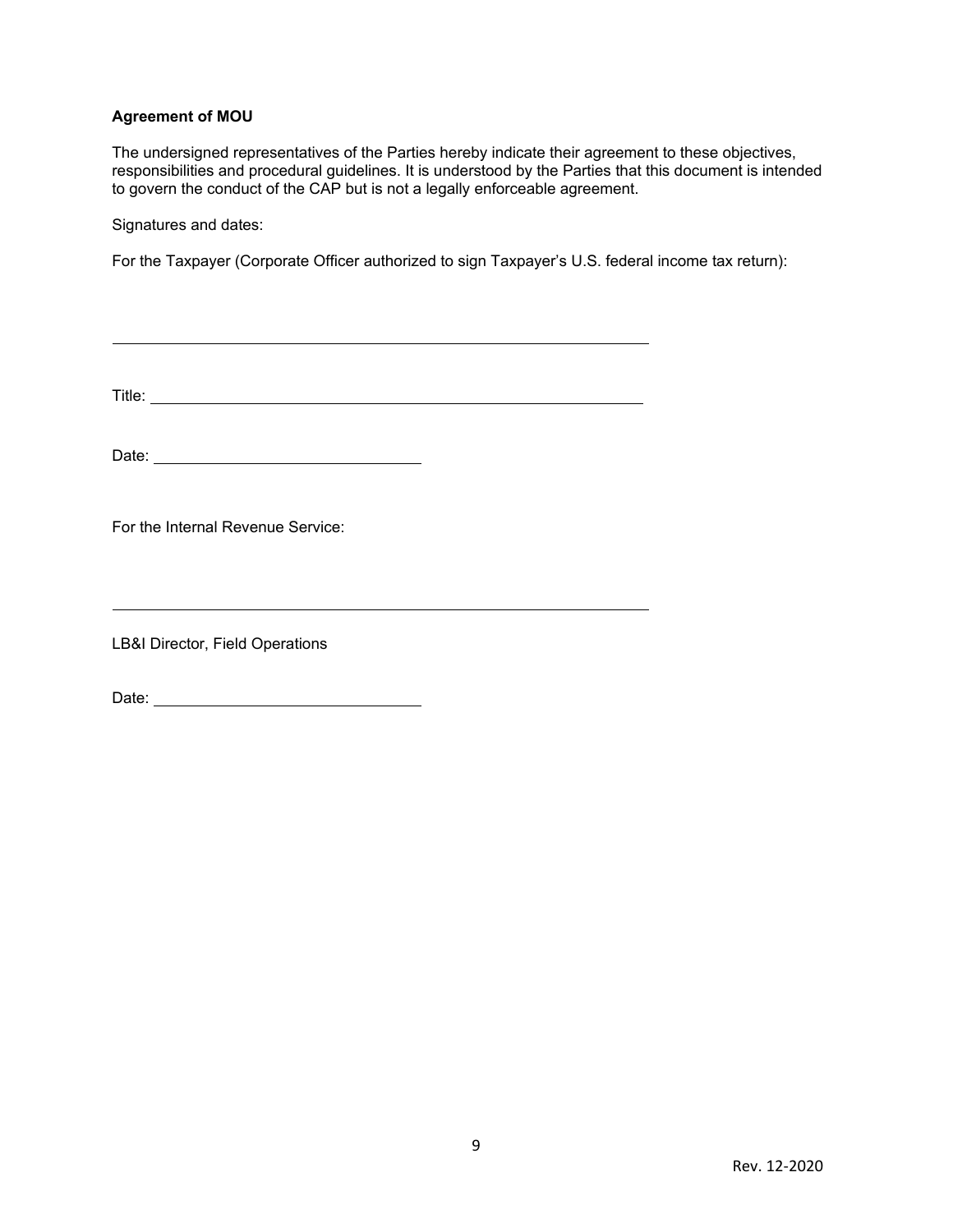## **ATTACHMENT 1**

#### **Post-Filing Representation by Taxpayer**

 In accordance with Section F of the CAP Memorandum of Understanding (MOU) between the Internal Revenue Service (IRS) and \_\_\_\_\_\_\_\_\_\_\_\_\_\_\_\_\_\_\_\_\_\_\_\_\_\_\_\_\_\_\_\_\_\_\_\_\_\_\_\_\_\_\_\_\_\_\_\_\_\_ (Taxpayer) dated \_\_\_\_\_\_\_\_\_\_\_\_\_\_\_\_, the undersigned represents for the tax year ended \_\_\_\_\_\_\_\_\_\_\_\_\_\_\_\_ that:

- a. all material issues [except those (if any) described in attachment 1a] were fully disclosed and resolved on the filed return
- b. all resolved issues [except those (if any) described in attachment 1b] were reported as agreed on the filed return

 Under penalties of perjury, I declare that I have examined this representation and accompanying documents, if any, and that, to the best of my knowledge and belief, this representation contains all relevant information, and that the representations made are true, correct, and complete.

 (Corporate Officer authorized to sign taxpayer's U.S. federal income tax return) Signature and Date:

Signature: \_\_\_\_\_\_\_\_\_\_\_\_\_\_\_\_\_\_\_\_\_\_\_\_\_\_\_\_\_\_

T itle: \_\_\_\_\_\_\_\_\_\_\_\_\_\_\_\_\_\_\_\_\_\_\_\_\_\_\_\_\_\_\_\_\_\_

Date: \_\_\_\_\_\_\_\_\_\_\_\_\_\_\_\_\_\_\_\_\_\_\_\_\_\_\_\_\_\_\_\_\_\_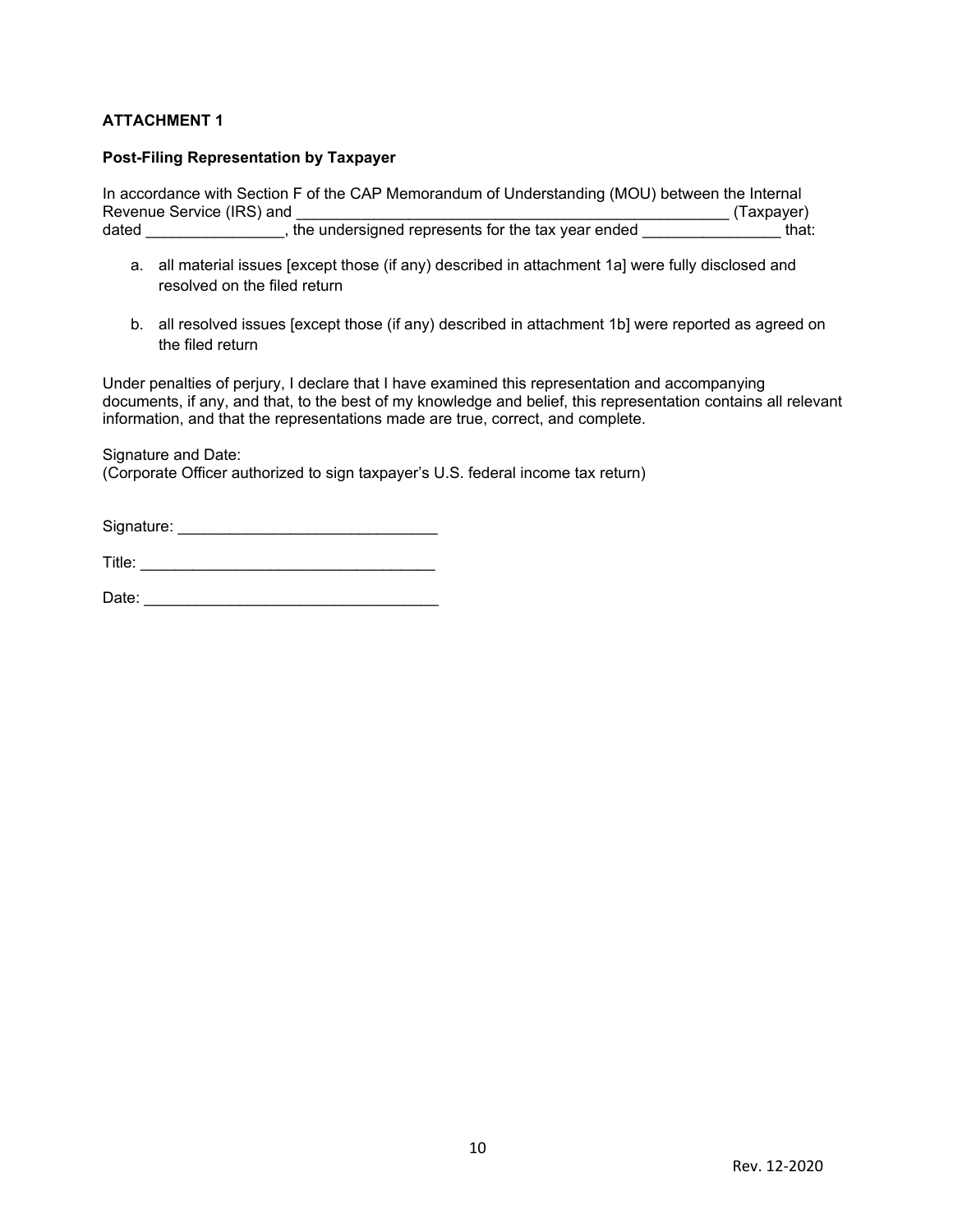## **ATTACHMENT 1a**

As of the date the return was filed (input date):

List any material issues not disclosed

List any material issues not resolved